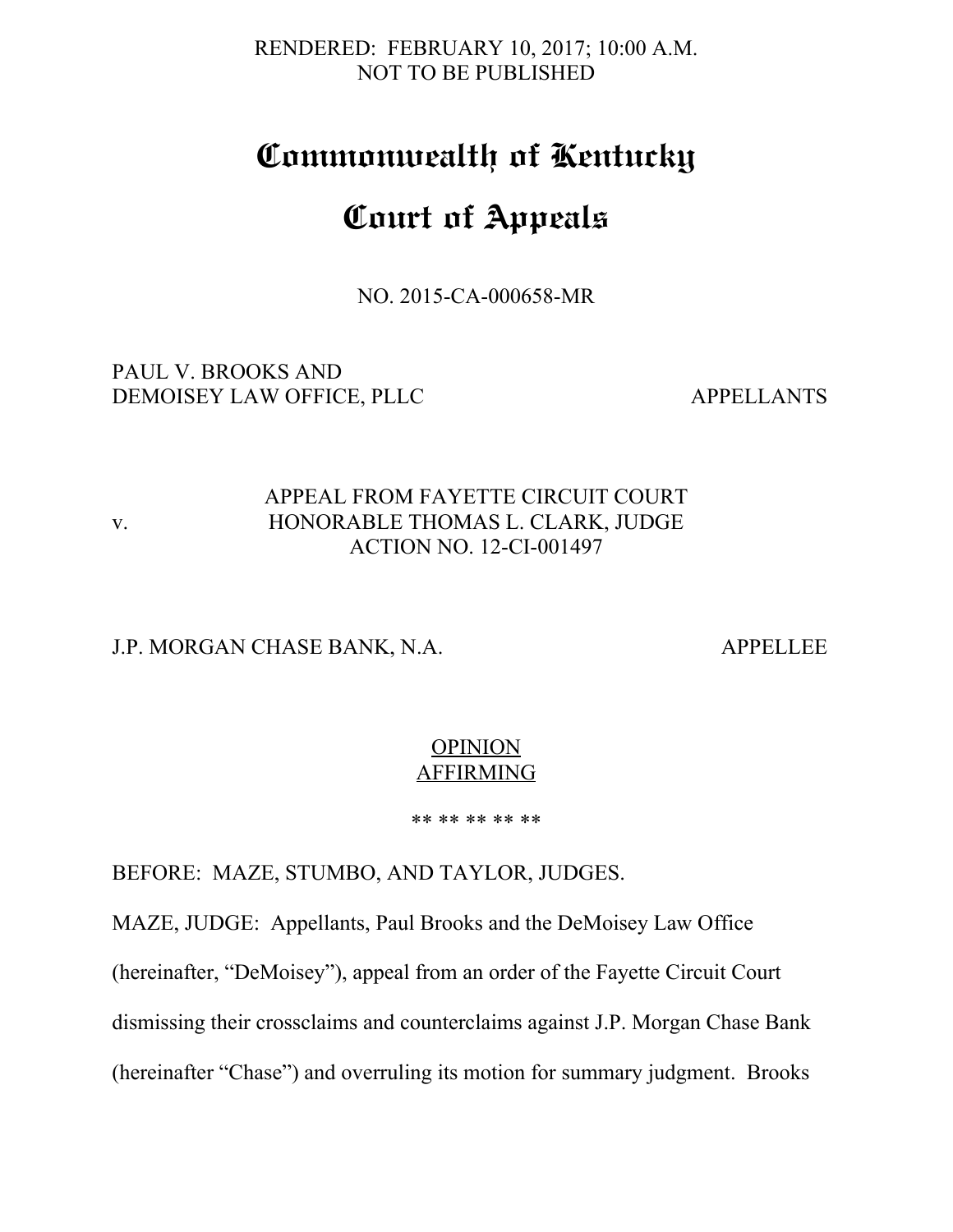and DeMoisey contend that the trial court erred when it held that Chase held an "equitable mortgage" and that Chase's mortgage enjoyed priority over a lien DeMoisey held on the same property. We observe no error in the trial court's judgment. Therefore, we affirm.

#### **Background**

On February 27, 2004, Brooks signed a promissory note ("the Note") on a loan from Sunset Mortgage for \$379,200.00. The Note was immediately assigned, by attached allonge, to Washington Mutual Bank, B.A. (hereinafter "WAMU"). Brooks subsequently made payments to WAMU on this note.

The same day, Brooks signed an instrument titled "Mortgage," a "certified true" copy of which appears in the record before this Court. This document listed the mortgagee as the Mortgage Electronic Registration System, Inc. (MERS) and the "borrower" as Brooks and his then-wife, Denise. However, only Brooks signed the Mortgage and the Note. While Brooks's signature was notarized, the preparer of the document is unidentified, and the document lacked a "scrivener's statement." Additionally, though the Mortgage stated that a legal description of the subject property was attached as "Exhibit A," the document identified as "Exhibit A", entitled "Legal Description," was blank. Neither WAMU nor any party or subsequent holder of the Note recorded the Mortgage, and the original document was apparently lost.

In September 2008, WAMU was placed in receivership, with the Federal Deposit Insurance Corporation (FDIC) serving as receiver. By agreement,

-2-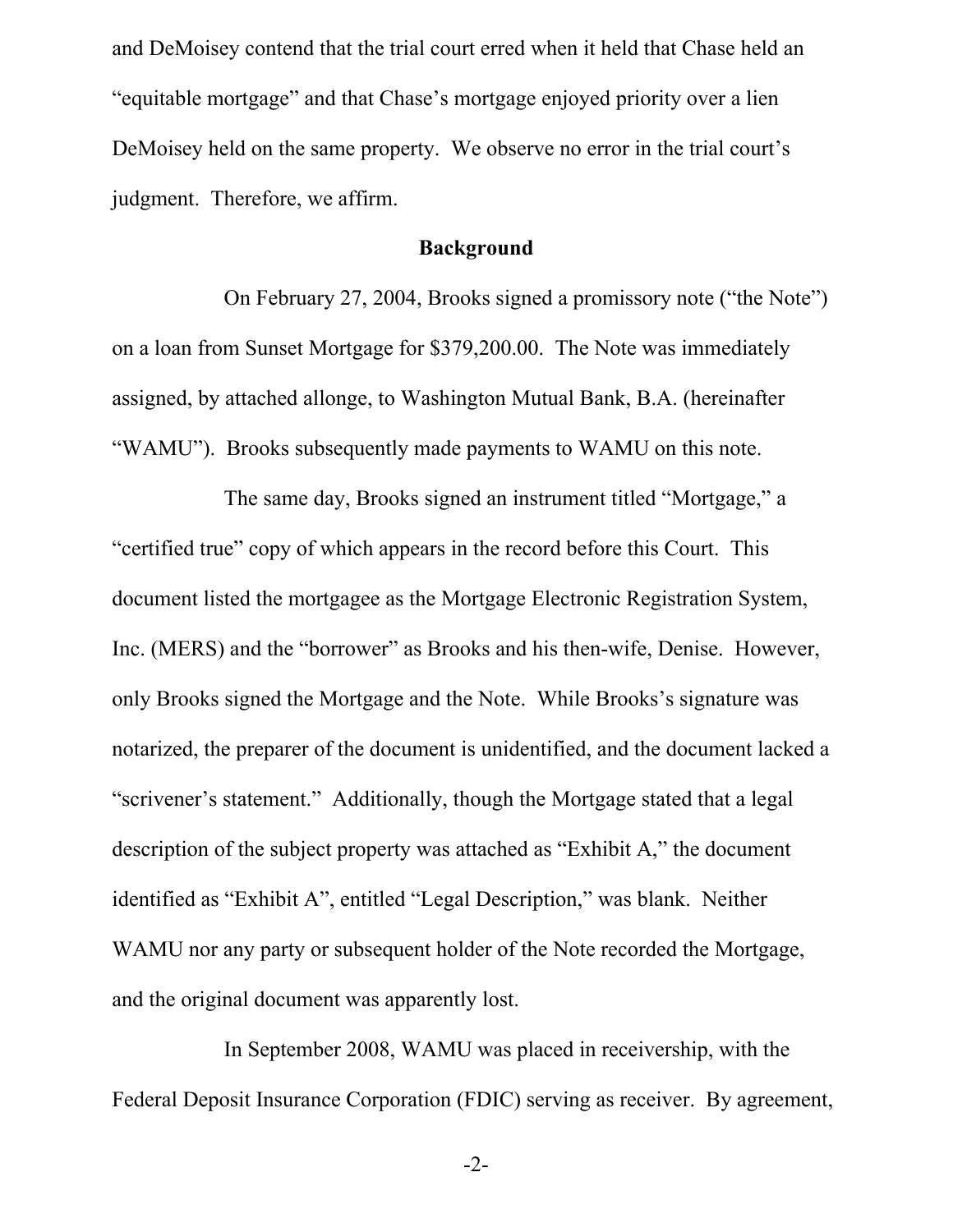Chase acquired "all of the assets (real, personal and mixed, wherever located and however acquired)" formerly held by WAMU. Upon review of the mortgages it acquired under this agreement, Chase apparently discovered the missing and unrecorded mortgage document on the Brooks property, and it sought legal recourse in the form of the instant action.

On March 28, 2012, Chase filed suit in Fayette Circuit Court seeking leave to file a photocopy of the Mortgage with the Fayette County Clerk. Chase also sought adjudication of its lien's priority over others filed against the same property. After conducting a title search to identify such claims, Chase provided notice of its suit to another law firm, Brooks, Morris, and Morris, PSC, and State Street Bank. Chase also filed a *lis pendens* notice on the property two days after filing suit.

On April 23, 2012, almost a month after Chase filed its suit, DeMoisey recorded a document entitled "Mortgage" with the Fayette County Clerk. This document, dated seven days prior, claimed an interest in the Brooks property secured in the amount of \$53,280.00 as apparent consideration for legal services DeMoisey performed for Brooks in unrelated legal matters. DeMoisey subsequently intervened in the present action to assert its interest in the Brooks property and the superiority of its lien over that of Chase.

After both parties filed several motions, including Chase's motions to dismiss Brooks's and DeMoisey's crossclaims and counterclaims, the trial court entered an order on April 7, 2015, and an amended order on April 16, 2015,

-3-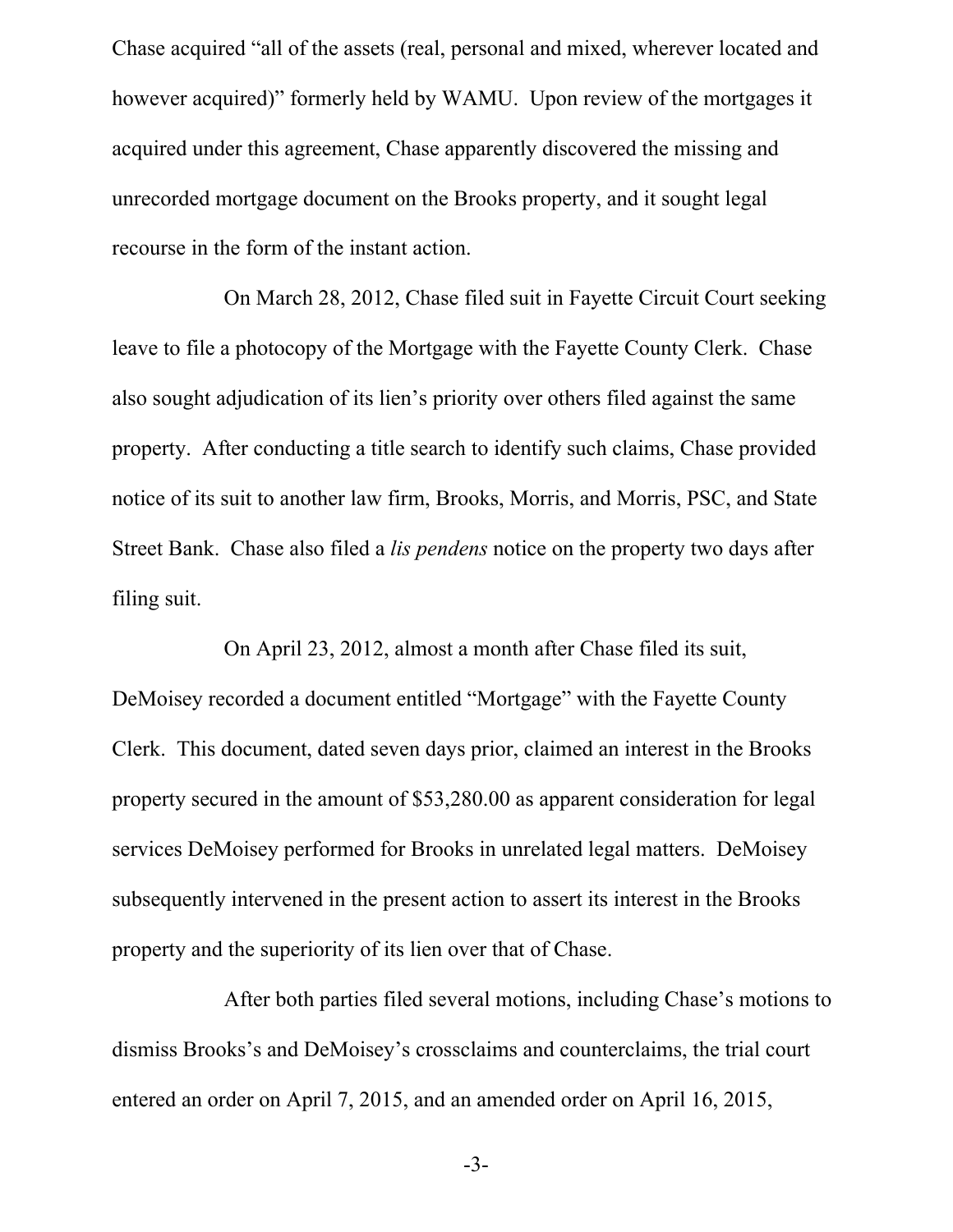granting Chase's motions and overruling Brooks's and DeMoisey's motion for summary judgment. This appeal follows.

### **Standard of Review**

The trial court heard this case without the benefit of a jury.

Accordingly, we will not disturb its findings of fact absent clear error, and we must give due regard to the trial court's supreme ability to hear the evidence and judge the credibility of witnesses. CR [1](#page-3-0) 52.01; *see also Moore v. Asente*, 110 S.W.3d 336, 354-55 (Ky. 2003). A finding is clearly erroneous only if it lacks the support of substantial evidence in the record. *Moore* at 355 (citation omitted). Additionally, we review *de novo* the trial court's application of the law to the facts. *See A & A Mech., Inc. v. Thermal Equip. Sales, Inc*., 998 S.W.2d 505, 509 (Ky. App. 1999).

# **Analysis**

On appeal, DeMoisey and Chase each contend that the other lacked a valid lien, and therefore lacked standing to challenge the other's interest in the Brooks property. We must first resolve these questions of standing before proceeding to the more substantive issues DeMoisey raises on appeal.

#### **I. Standing and the Validity of Both Liens Under Kentucky Law**

To have standing in a given case, a party's interest "must be of a direct and immediate character so that the intervener will either gain or lose by the direct legal operation of the judgment." *Stuart v. Richardson*, 407 S.W.2d 716, 717 (Ky. App. 1966). In other words, a party must possess "some right to protect

-4-

<span id="page-3-0"></span><sup>&</sup>lt;sup>1</sup> Kentucky Rules of Civil Procedure.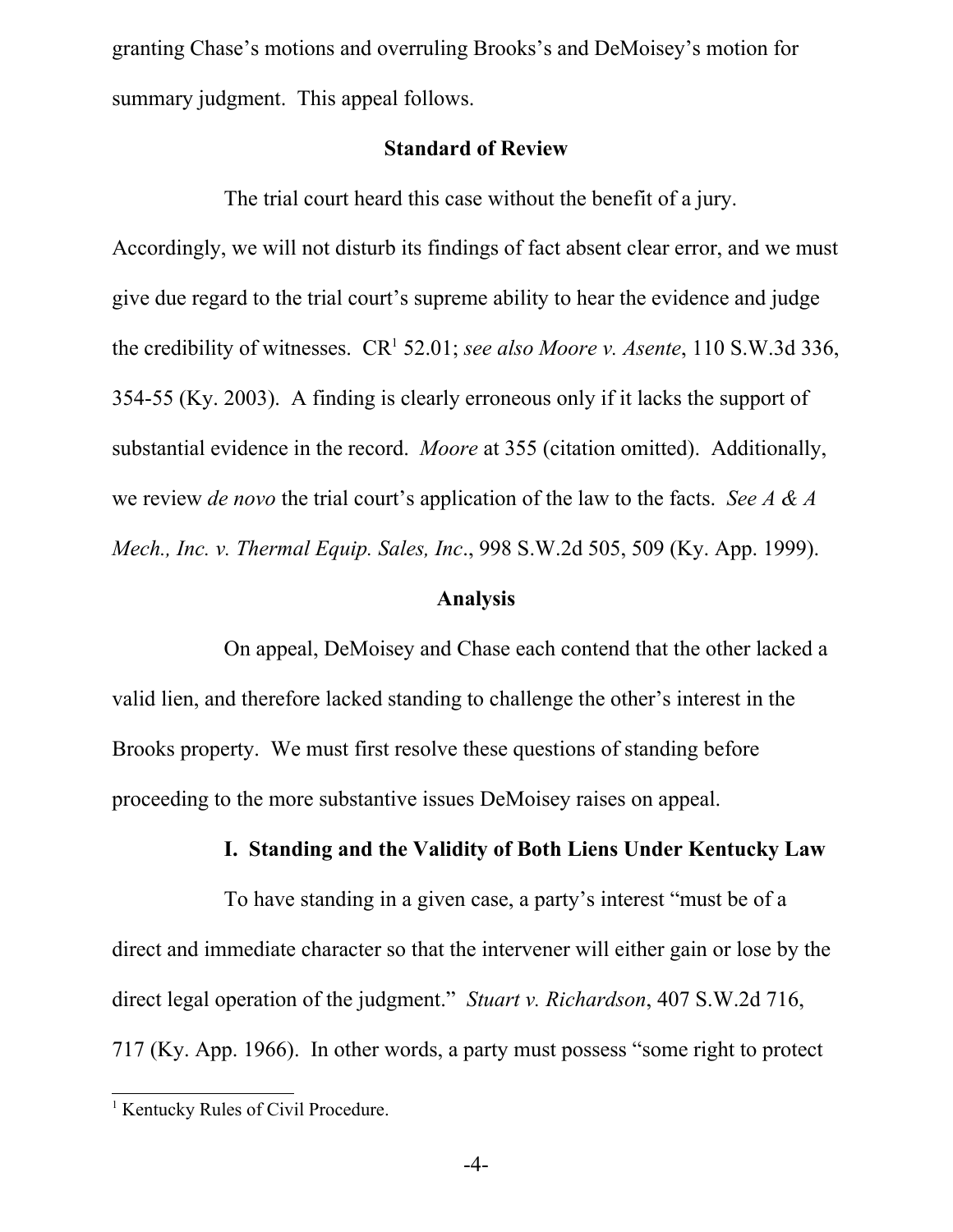which is not being protected." *Id*. In the context of this case, each party claims that its interest arises from a lien against the Brooks property memorialized by a mortgage document. Therefore, to determine standing, we must first look to whether these, and other, documents comply with Kentucky law regarding the validity of liens.

#### **A. DeMoisey's Lien**

After originally raising the issue in response to DeMoisey's Motion to Compel, Chase challenges DeMoisey's lien, arguing that DeMoisey lacks standing and that its appeal must be dismissed. Chase contends that, though it was titled "Mortgage," DeMoisey's lien was actually an attorney's lien governed under KRS 376.460. On this basis, Chase argues that DeMoisey's lien could not attach to, or affect, the Brooks property, depriving DeMoisey of standing in the present action. We disagree.

KRS 376.460 provides for an attorney's interest in sums recovered to the extent he should be paid for his services. However, such a lien is not the only method by which an attorney may collect payment or protect his right to do so. A mortgage lien on real property is another, albeit less conventional, method; and it is the method Brooks and DeMoisey chose under the circumstances of the litigation which preceded the instant case. We cannot agree with Chase that this removes DeMoisey's lien from the realm of mortgage liens governed under KRS Chapter 382, nor can we agree that it automatically invalidates DeMoisey's lien on the Brooks property. The trial court correctly proceeded past this issue.

-5-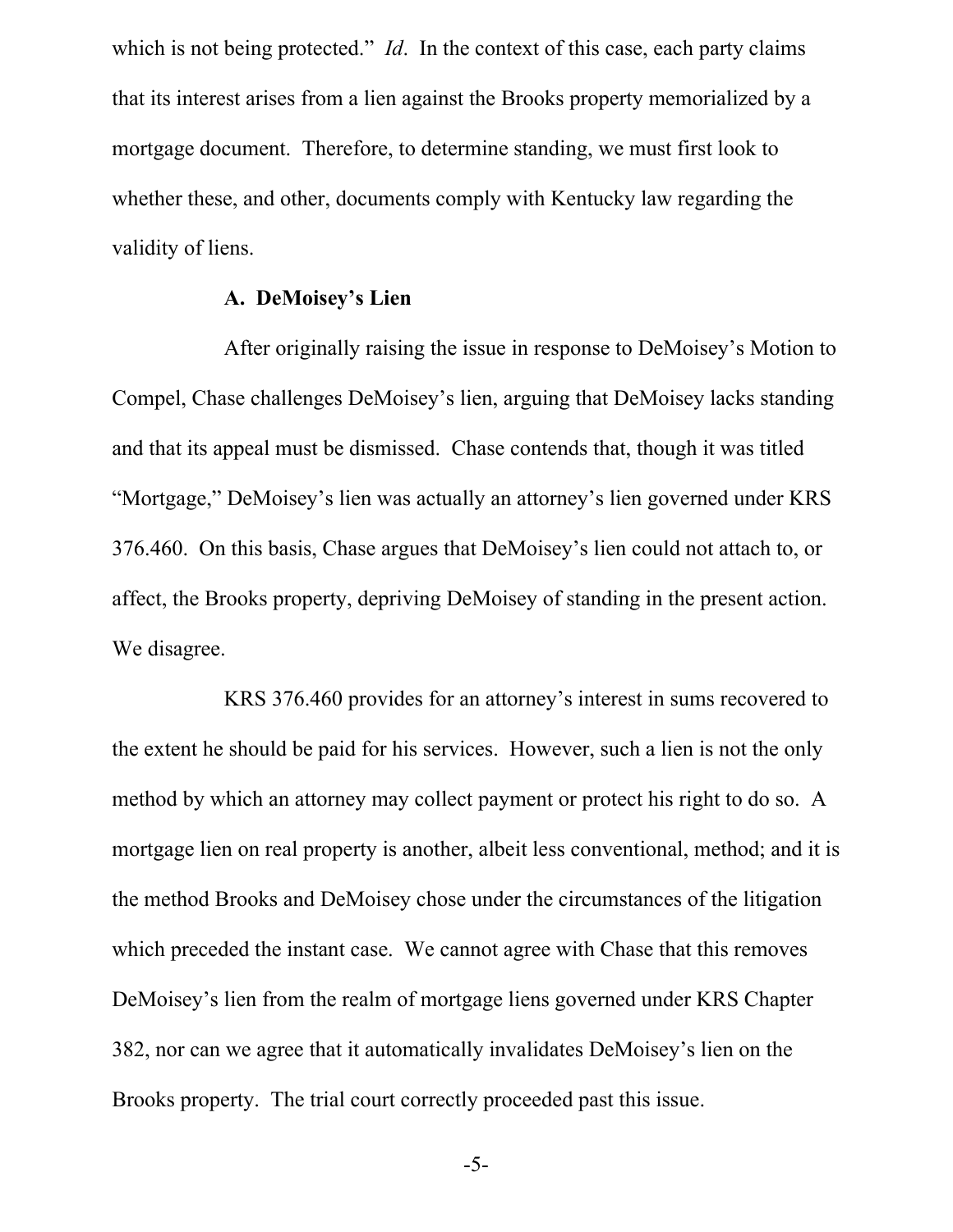#### **B. Chase's Lien**

DeMoisey challenges the validity of Chase's lien on the basis that the Mortgage did not comply with several requirements in Kentucky law for a valid lien. As a result, DeMoisey contends that Chase neither had standing nor an equitable mortgage for the Brooks property, contrary to the trial court's conclusion.

To possess an equitable mortgage under Kentucky law, there must be a transfer of a promissory note secured by a mortgage. *Drinkard v. George*, 36 S.W.2d 56 (Ky. 1930). DeMoisey contends that, due to several defects in the Mortgage, there was no such transfer and hence, no equitable mortgage. We disagree.

As DeMoisey points out, Kentucky law concerning transfers of real property require documents memorializing those transfers to contain items such as a scrivener's statement, a legal description of the property, and a spouse's signature before they can be recorded. *See* KRS 382.335. Chase also points to the fact that MERS, and not Sunset Mortgage, is listed as the "mortgagee" on the Mortgage. However, none of these facts is dispositive of, or otherwise affects, the efficacy of the Note Chase now holds nor the fact that Chase holds an equitable mortgage in the Brooks property.

While these defects might prevent the Fayette County Clerk from receiving and recording the Mortgage under KRS 382.335, they do not act to invalidate the Mortgage itself or Chase's resulting equitable mortgage in the Brooks property. First, MERS's involvement in the transaction is commonplace

-6-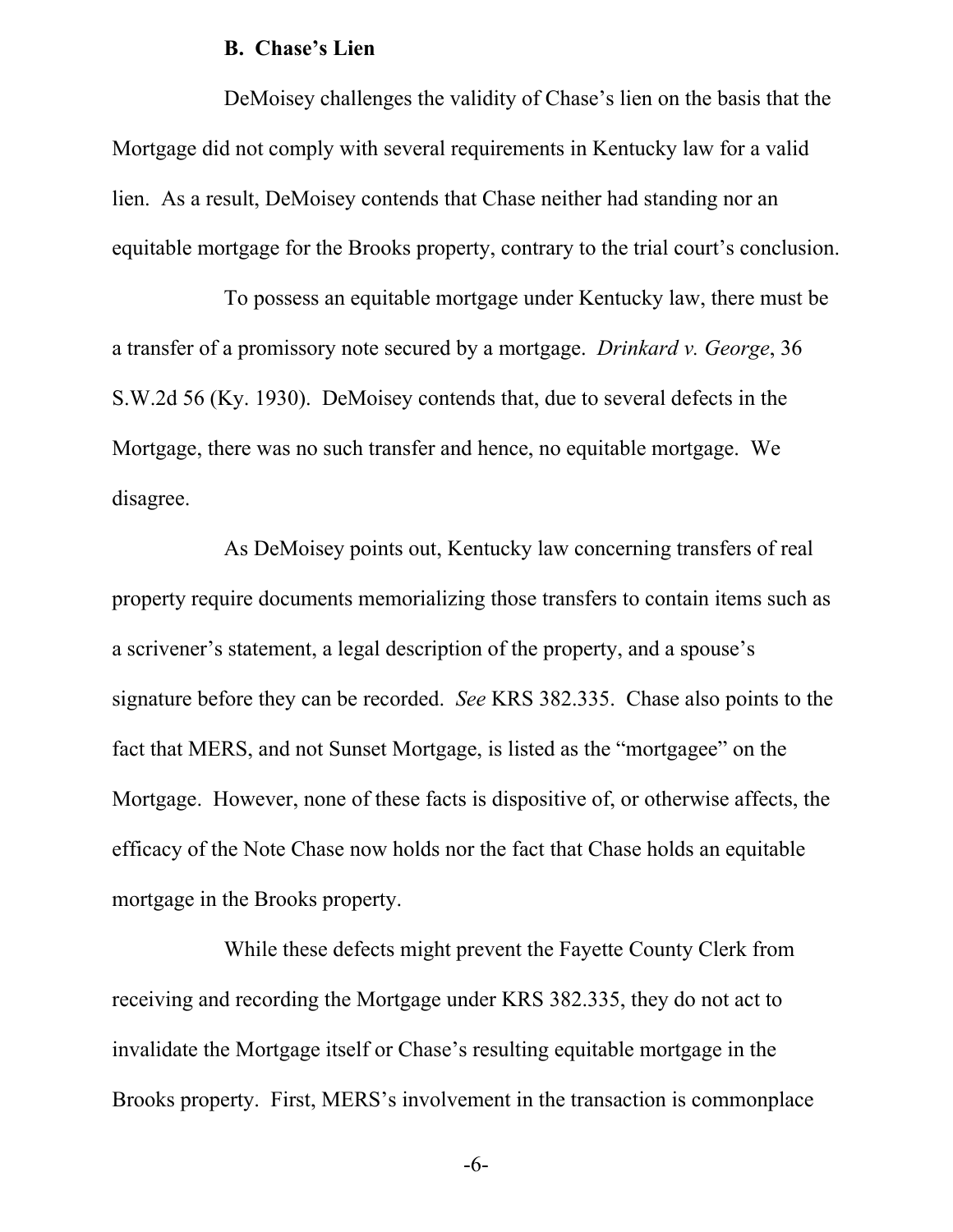practice in such transfers, and was explained in a relatively recent case before the

Sixth Circuit Court of Appeals:

When a home is purchased, the lender obtains from the borrower a promissory note and a mortgage instrument naming MERS as the mortgagee (as nominee for the lender and its successors and assigns). In the mortgage, the borrower assigns his right, title, and interest in the property to MERS, and the mortgage instrument is then recorded in the local land records with MERS as the named mortgagee. When the promissory note is sold (and possibly re-sold) in the secondary mortgage market, the MERS database tracks that transfer. As long as the parties involved in the sale are MERS members [as are most large financial institutions], MERS remains the mortgagee of record (thereby avoiding recording and other transfer fees that are otherwise associated with the sale) and continues to act as an agent for the new owner of the promissory note.

*Higgins v. BAC Home Loans Servicing, LP*, 793 F.3d 688, 689 (6 th Cir. 2015), *quoting Christian Cty. Clerk ex rel. Kem v. Mortg. Elec. Registration Sys., Inc.*, 515 Fed.Appx. 451, 452 ( $6<sup>th</sup>$  Cir. 2013). Though it may be controversial, this practice is permitted under prevailing Kentucky law; and it does not affect the validity of the liens involved. DeMoisey's reliance upon MERS's involvement as a means of invalidating Chase's interest in the Brooks property is misplaced.

Similarly, the failure of Chase and its predecessors to record the Mortgage did not invalidate Chase's claim. It is well established in Kentucky law that failure of an assignee to record a mortgage or mortgage assignment does not affect the validity or perfection of a mortgage lien. *See, e.g., Stevenson v. Bank of Am.*, 359 S.W.3d 466, 470 (Ky. App. 2012) and KRS 382.360(6) ("Failure of an

-7-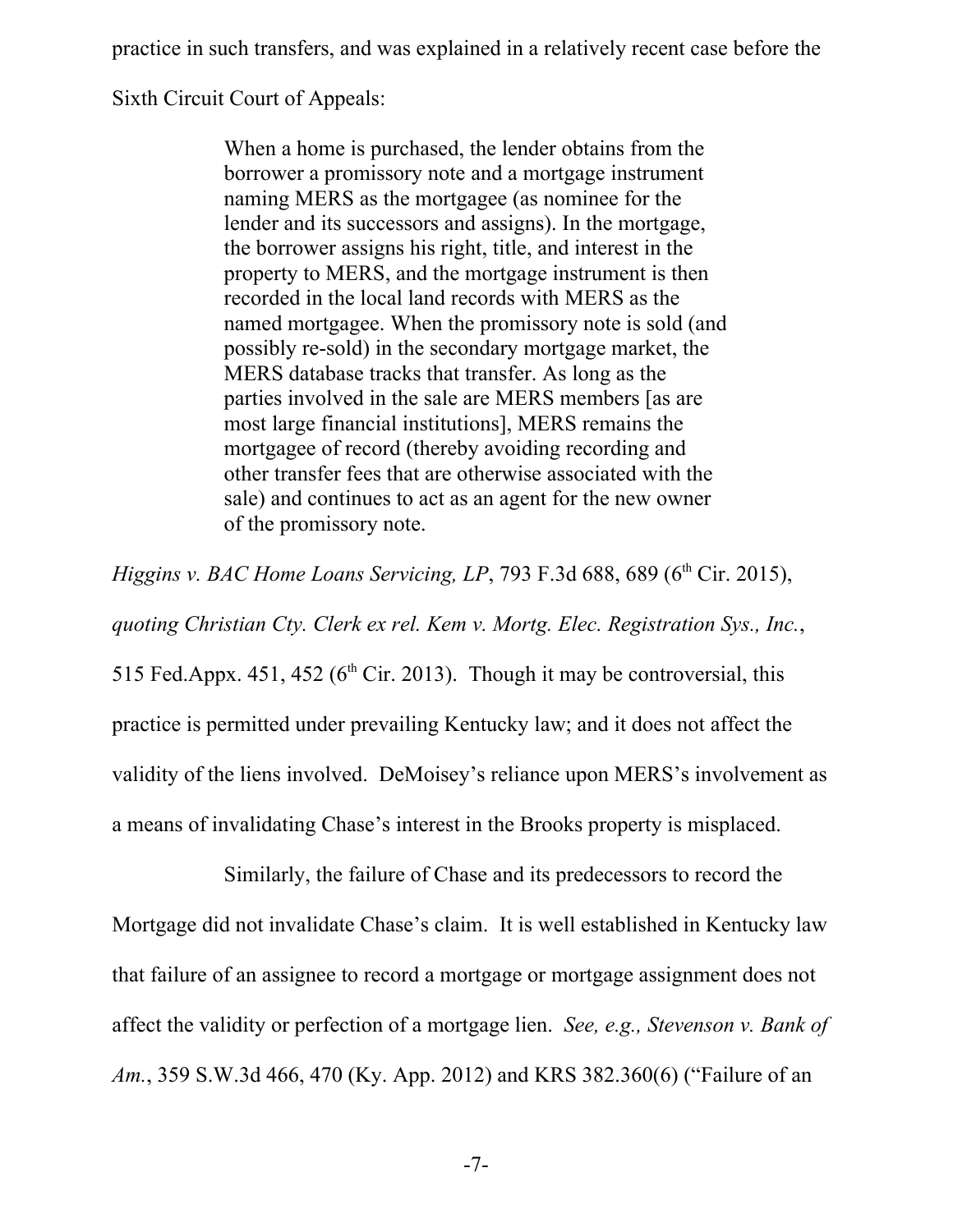assignee to record a mortgage assignment shall not affect the validity or perfection, or invalidity or lack of perfection, of a mortgage lien under applicable law.). A mortgage document and its proper assignment to another party is not what transfers enforcement rights on a promissory note to a subsequent holder. *Stevenson* at 470. Mere possession of the original note is sufficient. *Id*. Therefore, that Chase possessed the Note, as long as the Note was properly assigned to it and its predecessors in interest, is sufficient to transfer its interest and its lien. *Stevenson* at 470; *see also Drinkard v. George*, 36 S.W.2d 56 (Ky. 1930).

Despite DeMoisey's argument to the contrary, the Note was properly obtained and assigned. As the trial court correctly observed, the record demonstrates that, on February 27, 2004, Sunset Mortgage extended credit to Brooks in the amount of \$379,200.00 and Brooks signed the Note which reflected this event. The record also reflects that Sunset Mortgage immediately assigned the Note to WAMU. This was accomplished by an allonge which is attached to the Note. The document formalizing Chase's acquisition of WAMU constituted substantial evidence that the Note was among those assets Chase acquired from the FDIC following WAMU's placement in receivership. Therefore, the record demonstrates that Chase is a holder in due course of the Note on the Brooks property, and it had standing in this case to assert such an interest.

There was substantial evidence of record showing that a debt was incurred in 2004; that debt was secured against the Brooks property; and that Chase now properly holds the Note on that debt. The trial court committed no

-8-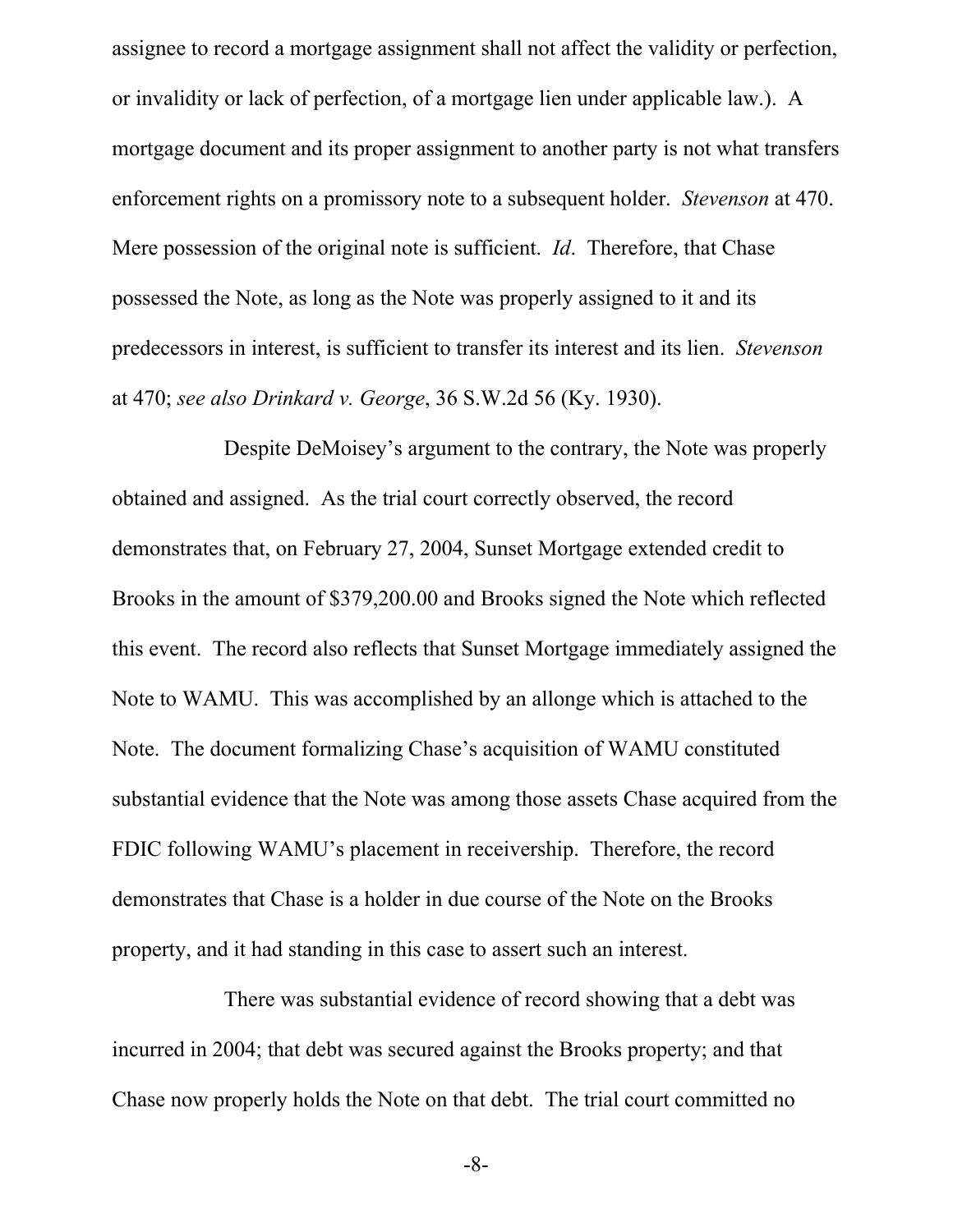clear error in so finding, nor did it err in concluding that the Note was sufficient to make Chase a holder in due course of an equitable mortgage. The trial court's decision on these points finds support in Kentucky law.

DeMoisey also argues on appeal that the trial court could not have grounds to dismiss without granting its motion to compel discovery of documents and information relating to Chase's acquisition of WAMU's assets, including the Note in this case. However, we have concluded that the record adequately demonstrated Chase's acquisition of the Note. Accordingly, we agree with the trial court that this issue is moot.

#### **II. Priority of Liens**

Finally, we next address whether the trial court erred in holding that Chase's lien was superior to DeMoisey's. DeMoisey argues that its lien is superior because its lien is the only one which was "lawfully recorded." It also argues that Chase's *lis pendens* notice, which it filed a month prior to the recording of DeMoisey's mortgage, is insufficient by itself to provide Chase's lien with priority. While we agree with DeMoisey's latter point, the trial court did not rely exclusively upon Chase's *lis pendens* notice. More importantly, DeMoisey's former point finds opposition in well-established Kentucky law.

In *State Street Bank v. Heck*, 963 S.W.2d 626, 630 (Ky. 1998), Kentucky's Supreme Court unequivocally held that a prior equitable mortgage takes priority over a subsequent lien recorded with actual or inquiry notice of the prior lien. *See also* KRS 382.270 (establishing, more generally, Kentucky's status

-9-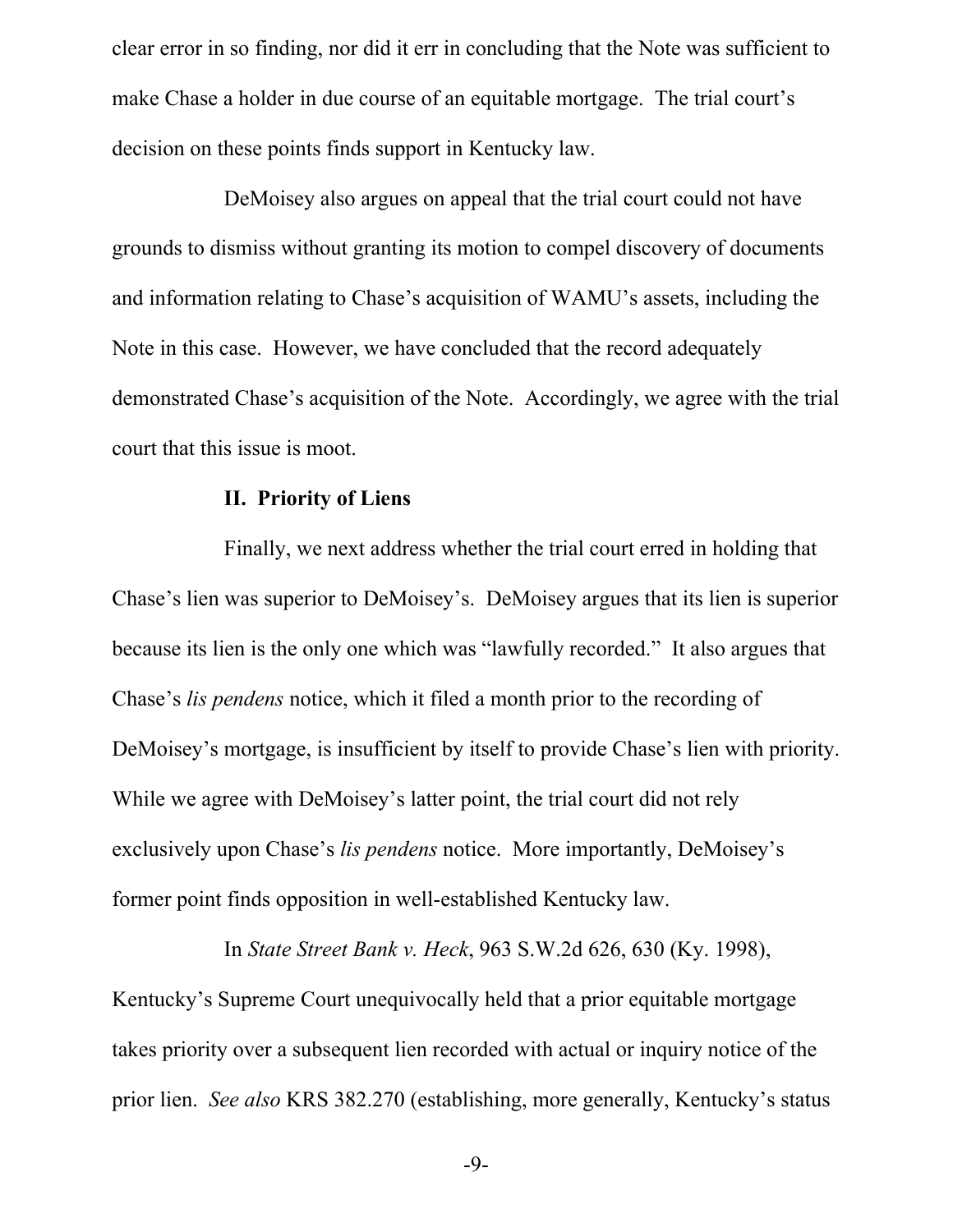as a "race-notice" jurisdiction). This is where Chase's *lis pendens* notice, filed one month before DeMoisey filed his mortgage, becomes vital to the outcome of this case. It is fundamental in the law that a party who takes a lien against a property upon which a *lis pendens* notice has already been filed does so "subject to the results of the litigation" of which the *lis pendens* notices that party. *Strong v. First Nationwide Mortg. Corp.*, 959 S.W.2d 785, 787 (Ky. App. 1998), citing *Cumberland Lumber Co. v. First and Farmers Bank of Somerset, Inc.*, 838 S.W.2d 403, 405 (Ky. App. 1992). The record clearly reflects that DeMoisey filed its mortgage after Chase filed its *lis pendens* notice. Therefore, DeMoisey is a *pendente lite* lienholder and "can have no greater interest in the property at issue" than Chase, which held a prior and lawful lien.

#### **Conclusion**

The very nature of an equitable mortgage is that, where certain documents memorializing an otherwise legal and binding transaction are lost or incomplete, the party who provided credit, or who assumes the burden of that credit, does not forfeit its interest. There is no disputing that the Mortgage and its execution were faulty. However, while DeMoisey focuses much of his argument on that self-evident fact, we are tasked with determining what, if any, impact those faults had on Chase's interest and the existence of an equitable mortgage.

To that end, the record reflects that in 2004, Chase's predecessor in interest extended credit to Brooks, thereby obtaining a lien on the subject property; Chase's predecessor in interest held, and eventually assigned, a promissory note

-10-